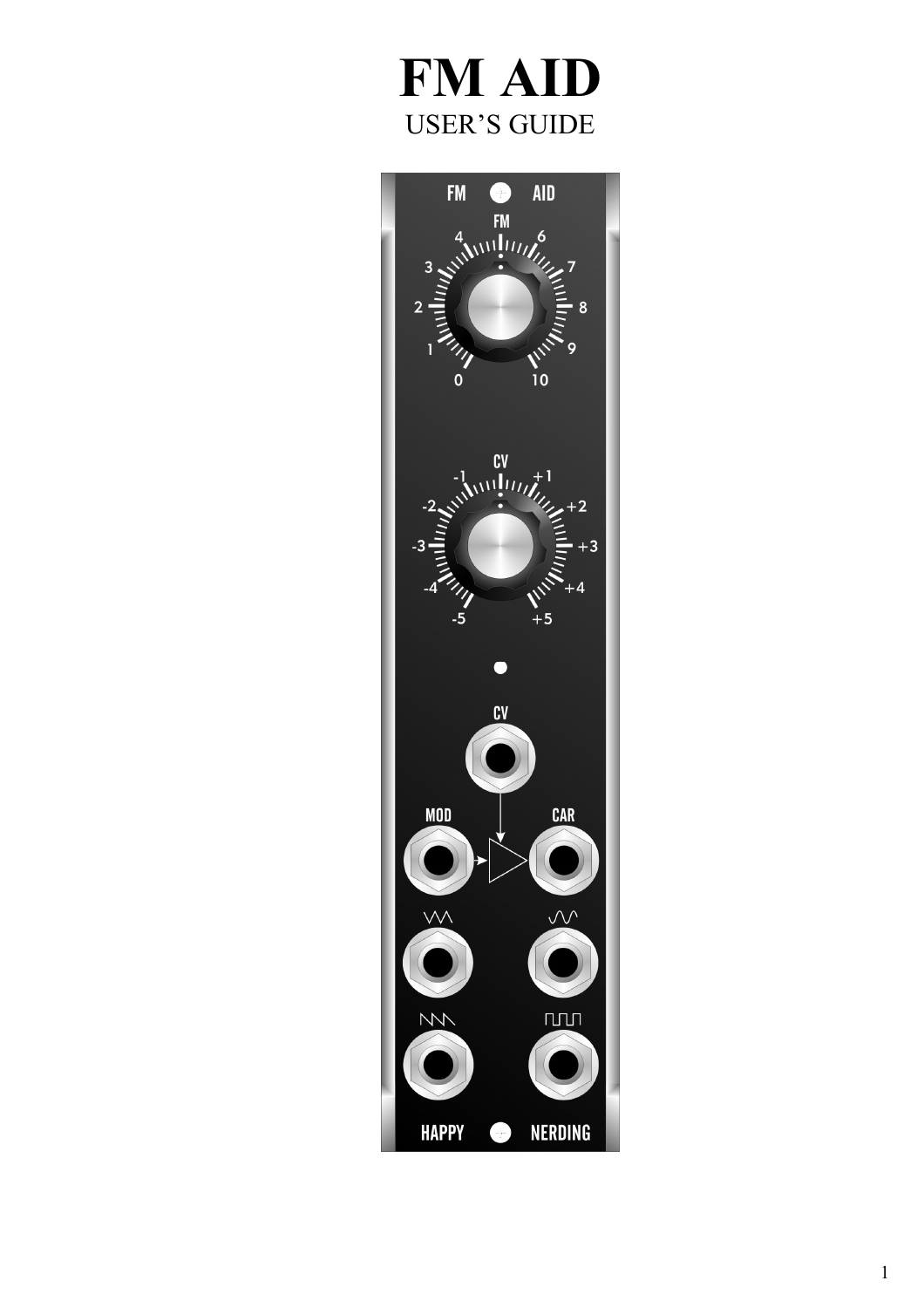# **MODULE DESCRIPTION**

FM AID is a module designed to perform through-zero linear Frequency Modulation (FM) in the analog modular world. Any arbitrary signals can be used as a Carrier and Modulator. The module copies FM in how it is done in digital implementation, but in a completely analog circuit free of digital aliasing artifacts. Digital or software FM oscillators are mainly based on a ramp waveform which is then shaped to other waveforms. This is also represented in the FM AID module: sawtooth signal is expected on the Carrier input to give the indicated sine, triangle, sawtooth and square waveforms on the respective outputs. However the user is not limited to only use sawtooth for the Carrier and any other signal can be plugged giving many complex waveforms at the outputs.

All known FM tricks from digital implementation are also applied – you can endlessly experiment with the Carrier/Modulator frequency ratios, Modulation index (FM knob), Modulator's amplitude shaping (CV knob), feedback FM (output is fed back to the Modulator's input) and many other.

Carrier input has normalled connection to the Modulator's input. This internal routing is disconnected each time a plug is inserted in the Modulator's input. That is a handy option which allows the module to be used with only one signal source – this single signal will act as Carrier and Modulator at the same time. There won't be any frequency differences between Carrier and Modulator in this case, but many interesting wave folding sounds will be available anyway.

## **SPECIFICATIONS**

**Carrier input level:** -5V ... + 5V (can also accept inputs ranging from  $[-1V... +1V]$  to  $[-15V... +15V]$  using onboard trimmer)

**Modulator input level:** preferably -5V … + 5V

**CV input level:** preferably -5V … + 5V

**outputs level:** -5V … + 5V

**outputs impedance**: 1 kOhm

**module depth**: 3 cm or 1,5 inches

**power consumption:** +50 /-50 mA at +/-15 Vdc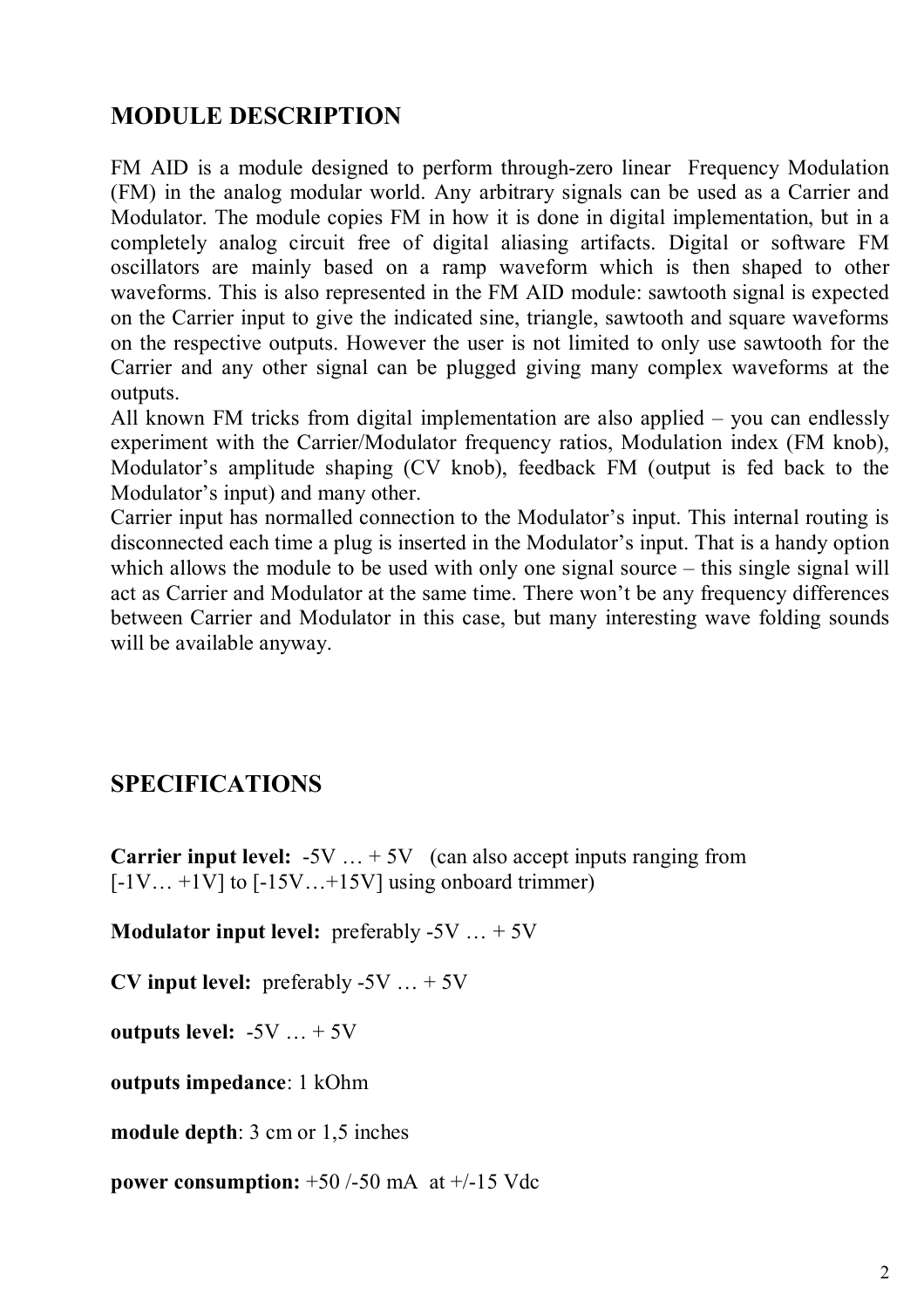# **CONTROLS DESCRIPTION**

**FM –** sets Frequency Modulation depth, or as it usually called in FM synthesis – *modulation index*. By increasing the "FM" amount the user shifts additional harmonics proportionally further from the main tone, so the sonically perceived brightness of the sound and complexity increases too.



FM amounts at 0, 5, 10 dial positions and their respective spectrums. 100 Hz sawtooth wave is used as a Carried and Modulator.

 $CV$  – bipolar control with the scale dial from -5 to +5. Any signal applied to the CV input will be internally added to the manually set "FM" amount. So the "CV" knob changes the FM depth (index).

**CAR** jack **–** Carrier or input to be frequency modulated. Any signal, preferably -5V … + 5V (10 V pk-pk) can be used. Sawtooth wave will give the most resemblance to the standard digital FM and will produce the indicated waveforms at the four shapers outputs – sine, triangle, sawtooth and square.

**Mod** jack **–** Modulator or signal which modulates the frequency of the Carrier. Any signal, preferably  $-5V$  ...  $+5V$  (10 V pk-pk) can be used.

**CV** jack **–** control voltage input for FM depth. Can be either AC or DC.  $-5V$   $\ldots +5V$  input voltage range is welcome.

#### **The main difference between analog FM implementation of this FM AID module and general software FM.**

Digital FM uses integrated modulator's signal to modulate carrier, but FM AID does not change the modulator's signal.

So in digital implementation:

- square wave modulator equals to triangle wave modulator in FM AID
- triangle wave modulator equals to sine wave modulator in FM AID

Integration of the modulator's signal in software realization usually gives less bright FM tones than FM AID module.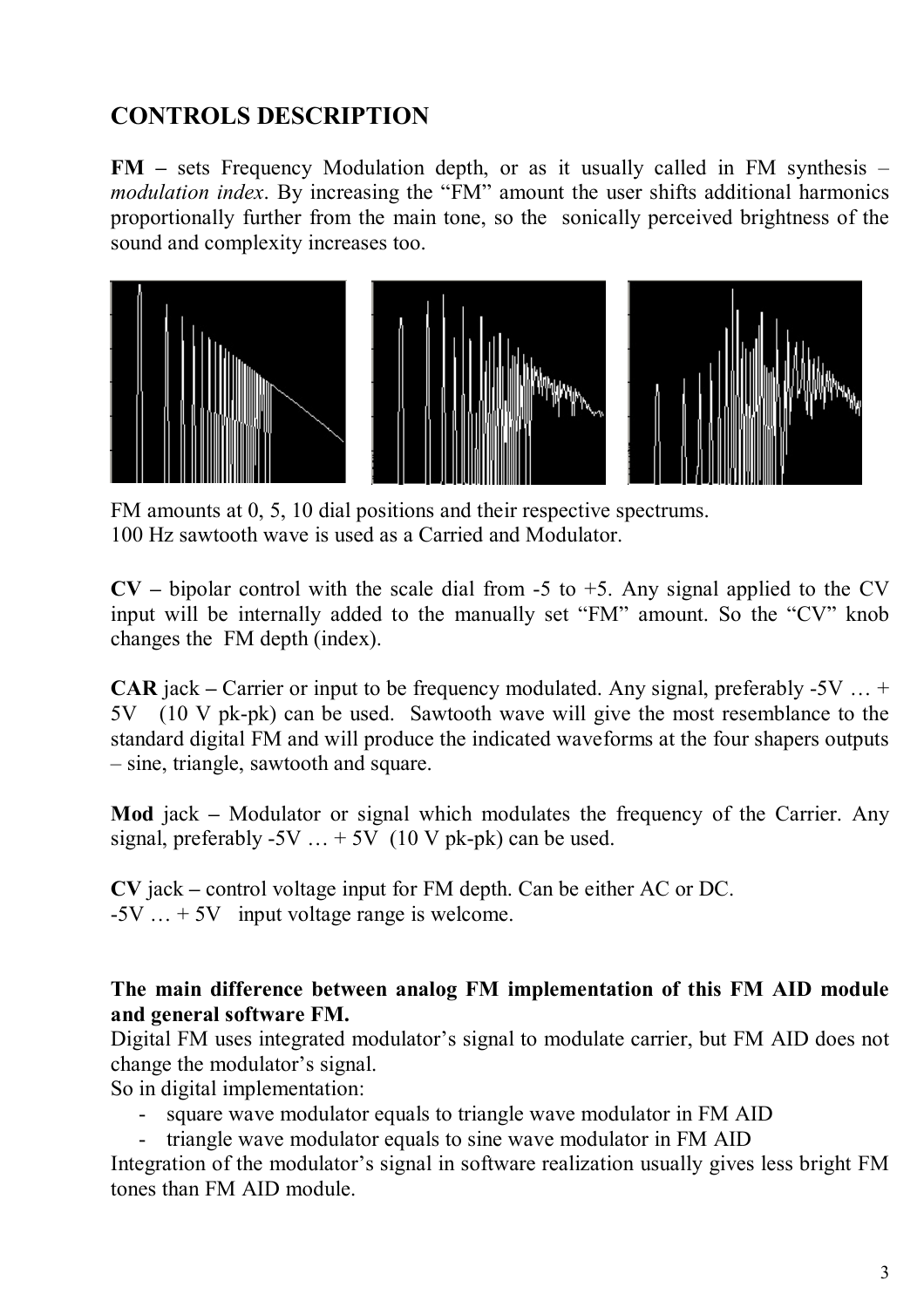**SINE** jack **–** the least bright output. For the case of saw Carrier the result will be sine waveform.

**TRIANGLE** jack **–** a bit brighter than sine output. For the case of saw Carrier the result will be triangle waveform.

**SAWTOOTH** jack **–** very bright output. For the case of saw Carrier the result will be the same saw waveform.

**SQUARE** jack **–** very bright output. For the case of saw Carrier the result will be square waveform.

**POWER INPUT –** male 10 pin PCB mount connector - a standard Eurorack power connector. To be plugged to a regulated +12Vdc and -12Vdc PSU only when the power supply is OFF. Mind the proper positioning on the pins.

## **USEFUL TIPS AND TRICKS**

By routing Velocity voltage into CV input you can change the FM depth (index) in relation to the notes velocity, that adds extra changes to the sound.

Pitch CV can be used to vary the FM depth (index) amount for different pitches. Positive CV setting will raise the FM depth (index) for every higher pitched note. Negative CV setting will allow to decrease the FM depth (index) for higher pitched notes.

Audio rate signals can by plugged to CV input as well – just try it and you will like it.

Don't forget to try to use for the Carrie and Modulator standard hard synced oscillators to eliminate the frequency beating, so the produced FM tone will stay static.

With the increase the FM depth (index) the harmonics peak shifts higher in frequency and the main tone (first harmonic) weakens, so you may lower the Carrier octave to bring back the low end power. Lowering the pitch of the Modulator or switching it to sine or triangle waveforms will give more low end too.

It is known fact, that in digital FM realization, self feedback is used to produce noise at some feedback depth settings. This is due to the limited sample rate in digital realm.

Of course there is no such restriction for analog implementation of FM AID module. But there is still limited reset time of standard analog waveforms, so it is possible to resemble the digital noise generation too. It is done by sending any of the four outputs to the Modulator's input making a feedback path. Each of the four shapers will give different noise flavors, thus try them all. Depending on the reset time of the Carrier signal this noise generation setting will vary, but it will be somewhere in the range of 6-10 "FM" mark for most of the signals.